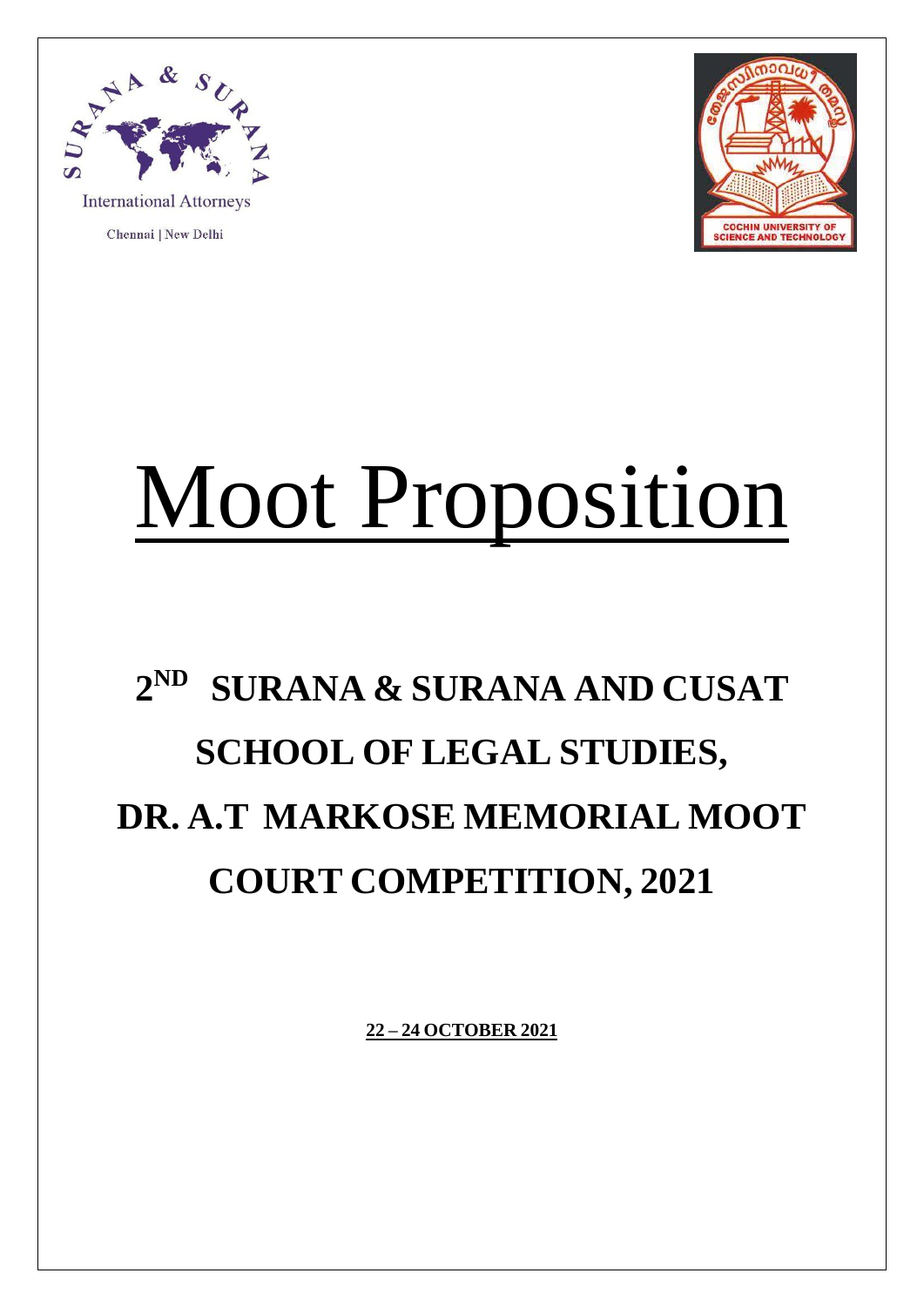



## *Minto Biotech Pharmaceuticals Ltd. v. Central Drug Authority*

- 1. The Federal Republic of Samantica is a democratic country situated in the Southern part of the Asian Sub Continent. It is the second-most populous country, the seventhlargest country by land area, and the most populous democracy in the world. It is a pluralistic, multilingual and multi-ethnic society. The country has become a fastgrowing major economy and a hub for information technology services. The Constitution of Samantica entrusts the State with the obligation to provide healthcare for its people. Till the end of  $20<sup>th</sup>$  Century, only public hospitals were allowed in the Republic of Samantica and it was only in the wake of the new millennium, private entities were given licence to establish and run hospitals.
- 2. Beginning of the  $21<sup>st</sup>$  Century witnessed a boom in the healthcare sector in Samantica with several super speciality hospitals being established at various cities across the country. Private hospitals in Samantica offered world class quality healthcare at a fraction of the cost for medical procedures in comparison with the hospitals of the developed countries, which made Samantica a popular destination for medical tourists from various parts of the world. By the end of first decade of the  $21<sup>st</sup>$  Century, the private healthcare industry in Samantica grew into one of the most established healthcare systems of the world.
- 3. The Government of Samantica formulated a National Health Policy in 2015 (hereinafter referred to as NHP) with an aim to expand the research and development in the healthcare sector. The NHP allowed the foreign investors to invest in the healthcare sector, which resulted in the entry of various international hospital brands in Samantica. The procedure for approval and licensing of the pharmaceutical drugs and medical devices in the Republic of Samantica is governed by the Drugs and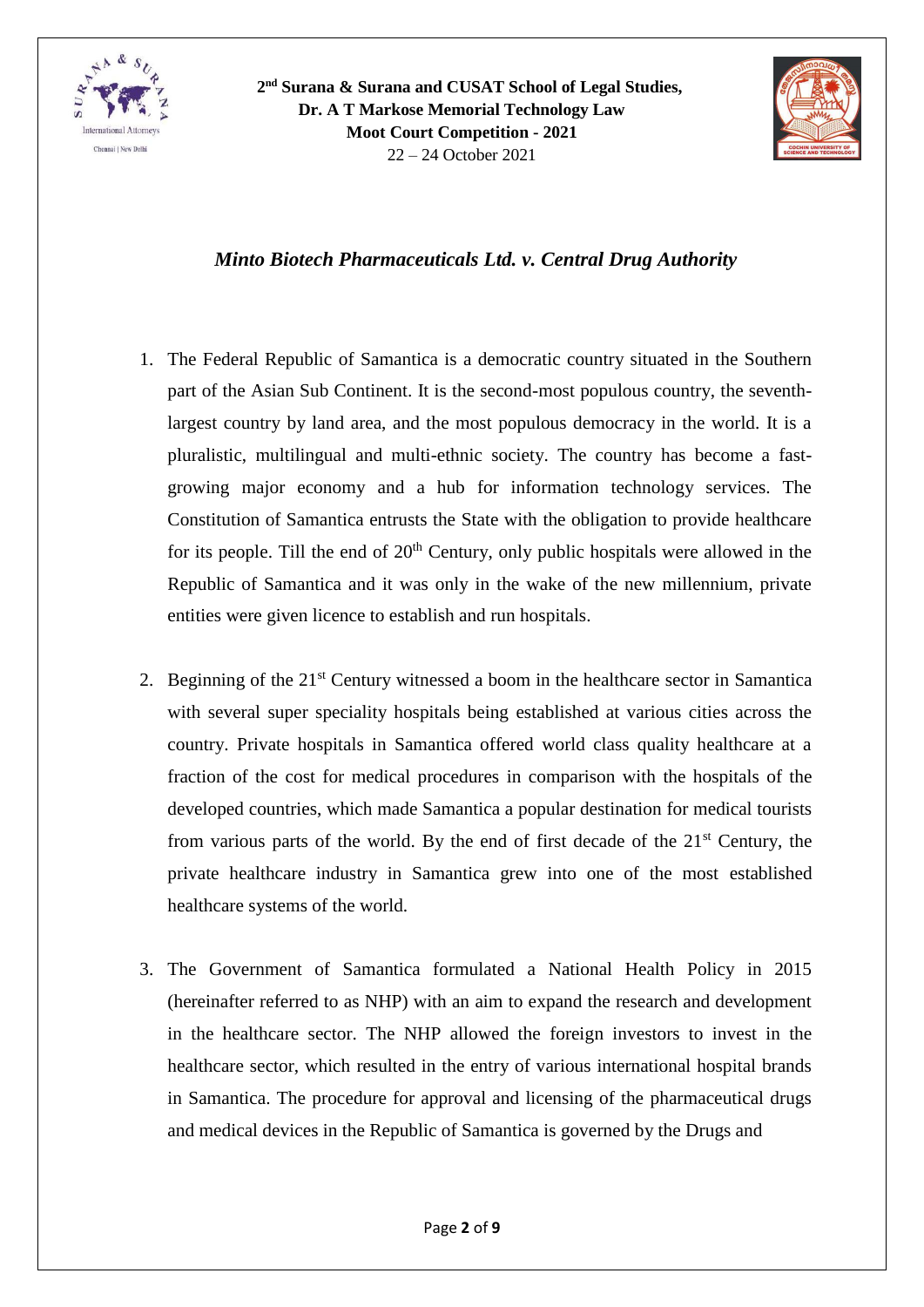



Medical Devices (Approval and Registration) Act, 1957 (hereinafter referred to as the Act). Under the Act, the Central Drug Authority (hereinafter referred to as CDA) is vested with the power to give approval and license for the medical devices. In case of any dispute arising out of the approval and license of any pharmaceutical drugs or medical devices, the appeal from CDA shall lie to the High Court within whose jurisdiction the licensee or the company is located.

- 4. Minto Biotech Pharmaceuticals Inc., a Multinational Company having presence in almost all major countries, is in all sense, a pharmaceutical giant, established it's Subsidiary Company in Samantica in 2016. The Company was registered under the Companies Act, 2013 with the name, Minto Biotech Pharmaceuticals Ltd. (hereinafter referred to as Minto Biotech) with its head-quarters at the city of Alpaca in the State of Leh. Apart from the development of drugs and medical consumables, Minto Biotech is also a major player in innovations in medical devices for diagnosis, surgical devices and medical interventional solutions for Orthopaedics, Surgery (General & Advanced), Vision and so on. Many break-through medical devices using state of the art technology were conceived, developed, manufactured and marketed across the world by Minto Biotech.
- 5. Minto Biotech initiated a project in the year 2017 as a joint venture with a few major hospitals around the world for developing Information and Communications Technology (ICT) enabled medical devices and invasive surgical devices. The joint venture was involved in the Research and Development of Artificially Intelligent programmed devices for diagnosis, development of treatment protocol, drug development, personalised medicine, and patient monitoring and care. Minto Biotech was specifically focused on the development of an artificially intelligent prototype to perform complicated diagnostic and medical procedures for certain serious medical conditions. The automated device they developed was named as Dr.AI (hereinafter referred to as "the device"). The device used some proprietary complex algorithms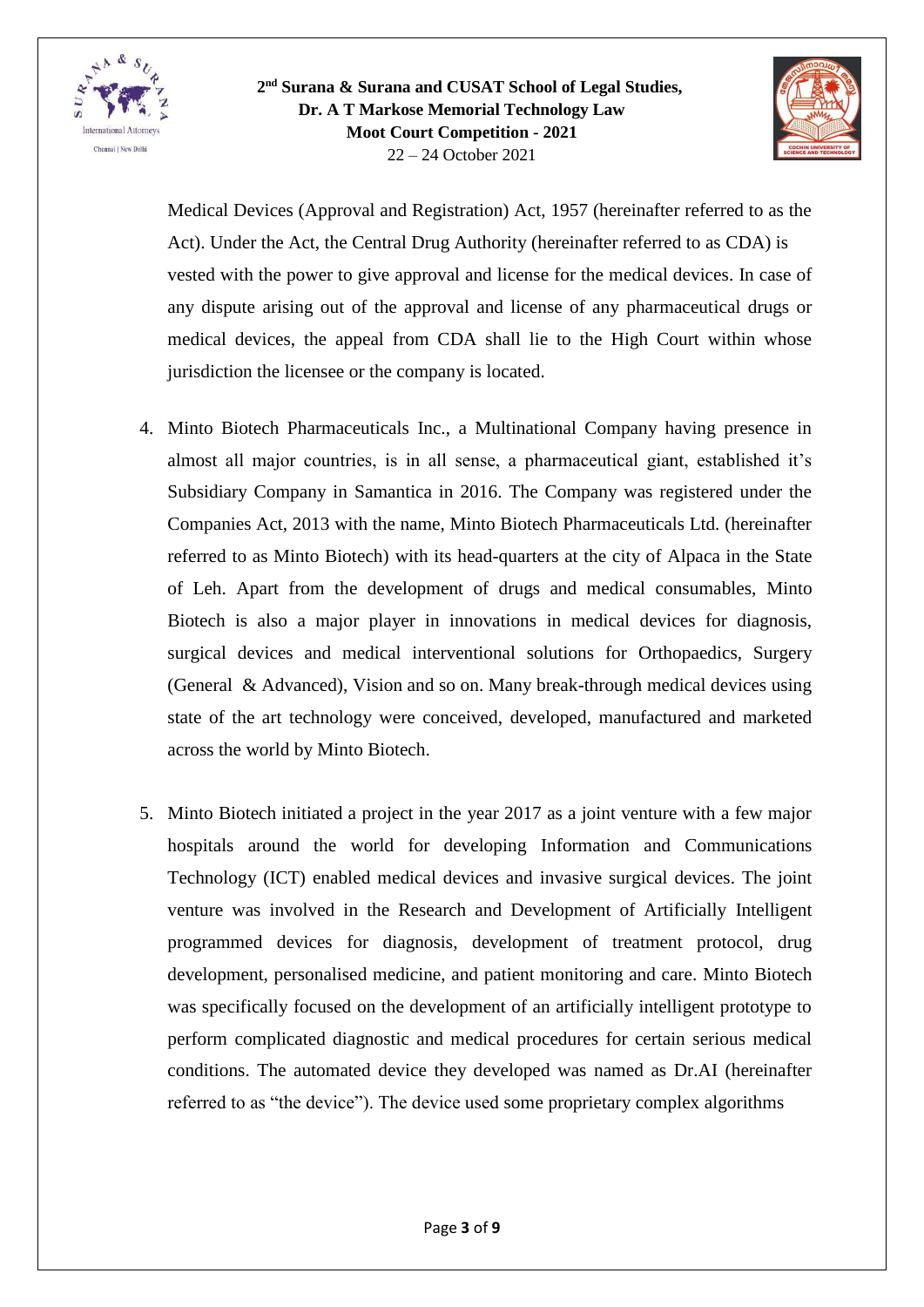



designed to perform certain automated tasks and were embedded with capability to improve by itself using 'Deep Learning'.

- 6. Minto Biotech filed an application before the CDA on  $21<sup>st</sup>$  January, 2020, in the specified format under the Medical Device Rules, 2018 for getting the approval and license for the device to put in use. In the said application, the Minto Biotech specifically disclosed that the procedures encoded in the device were in tune with the standard operating procedures followed by the medical fraternity. However, the application of Minto Biotech also stated that subsequent improvements in the procedures would be self learning by the device through Artificial intelligence embedded in it. The application further stated that the device as a result of such selfleaning will improvise the settled or accepted protocol which is available currently. Such improvised protocols will be developed by the device itself on the basis of the results of procedures done by the device over a period of time.
- 7. CDA thoroughly analysed the application and suggested that the protocols which are fed to the device should be conveyed clearly to the CDA in a time bound manner and such devised protocols should get the approval by the CDA before it could be put to use in healthcare systems. The CDA followed the procedure prescribed under the Drugs and Medical Devices Act, 1957 with respect to the approval process and held that the process submitted by Minto Biotech could not be approved as they are not confident as to what protocols will be developed by the device on its own in future. CDA also expressed its apprehension over the development of diagnostic and procedural protocols by the device on its own, through Artificial Intelligence without any Human intervention or input. The decision of rejection of application was communicated to Minto Biotech in writing on 24<sup>th</sup> of February, 2020.
- 8. Aggrieved by this decision taken by CDA, the Minto Biotech approached the High Court of Leh on  $6<sup>th</sup>$  of March, 2020. Minto Biotech argued that the device is innovative and can be put to use for the diagnosis and treatment of various serious diseases in a large scale at lower cost which will result in increased Health care access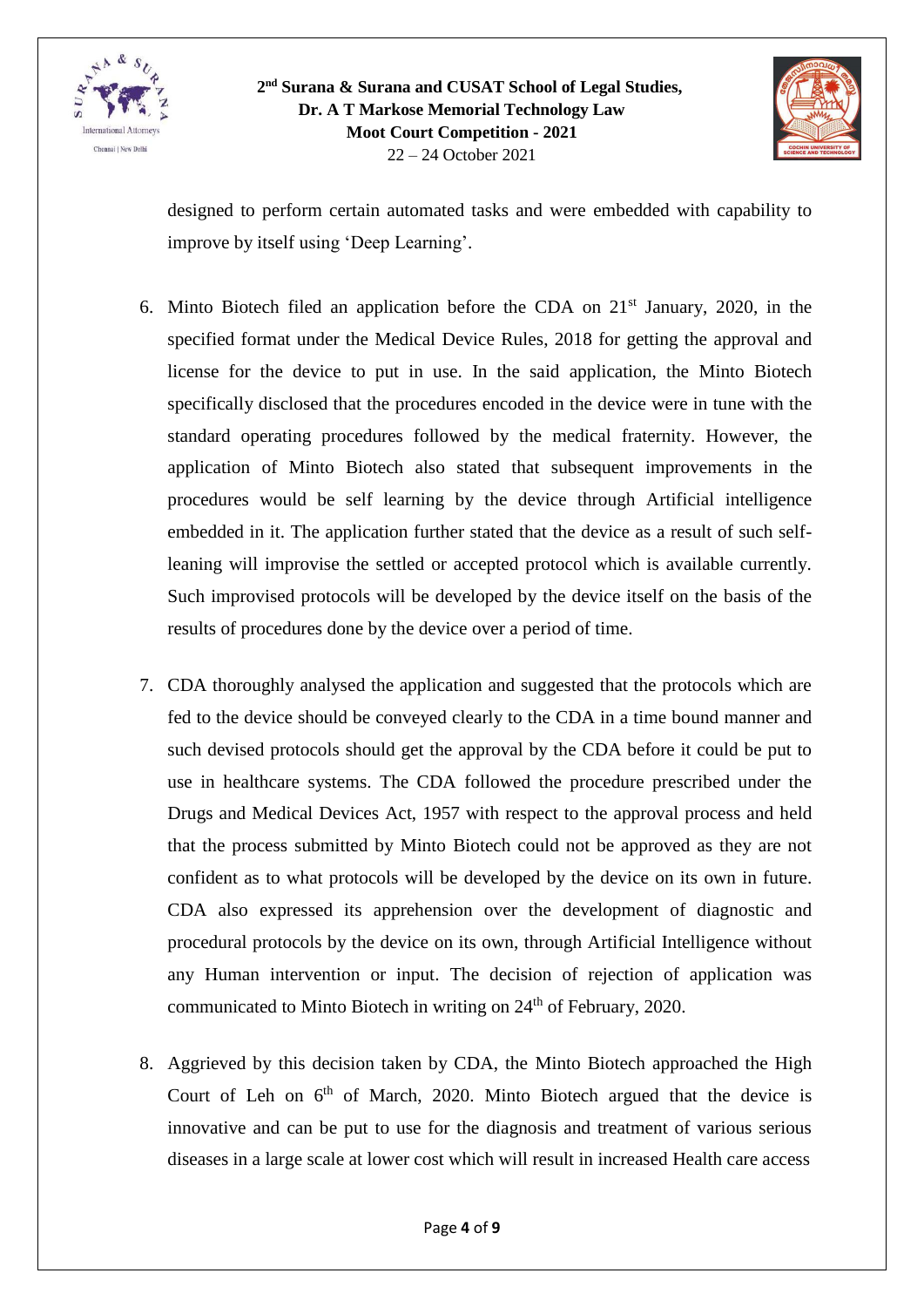



to mankind. Minto Biotech contended that the development of new diagnostic and treatment protocols can not be given in advance to the CDA as the device will be developing the new protocols on the go using its self-learning technology. According to Minto Biotech, each procedure performed by the device is also a learning process for the device. Thus, various procedures developed for each individual diagnosis will be individualistic in nature and will be of different variations. Minto Biotech further contended that the new protocols that will be created by the device may be totally different from the existing ones or improvement of the existing ones, as the device is capable of evolving and generating future protocols on its own, but will be only inconsonance with the end objective

- 9. The High Court decided that the condition prescribed under the Act is not suitable to deal with the technological advancements, especially in relation to the application of AI and the condition automatically reduces the scope of utilization of the latest technologies for the betterment of mankind. In its judgment, the High Court noted that the initial procedures carried on by the device were based on the established protocols which were already fed into the device. However, the improvised or developed protocols, which the device may develop in future, were only improvements of these initial protocols. Hence, the High Court of Leh ordered CDA to reconsider giving approval for the prototype after analysing whether there is any error in the procedure followed by the device.
- 10. The High Court further directed that in order to ascertain the efficacy of the device with respect to different procedures, CDA has to conduct a trial run of the device and based on the same, to compare the errors made by the device *vis a' vis* the chances of human errors for the same procedure. If the errors made by the device are lesser when compared to the human errors in the similar procedures, then CDA can decide to give approval to the device.
- 11. Following the direction, Minto Biotech put the prototype for the trial run as per the parameters set by the CDA. CDA after careful and close monitoring has concluded that the chances of error of the device were negligible and the efficiency was far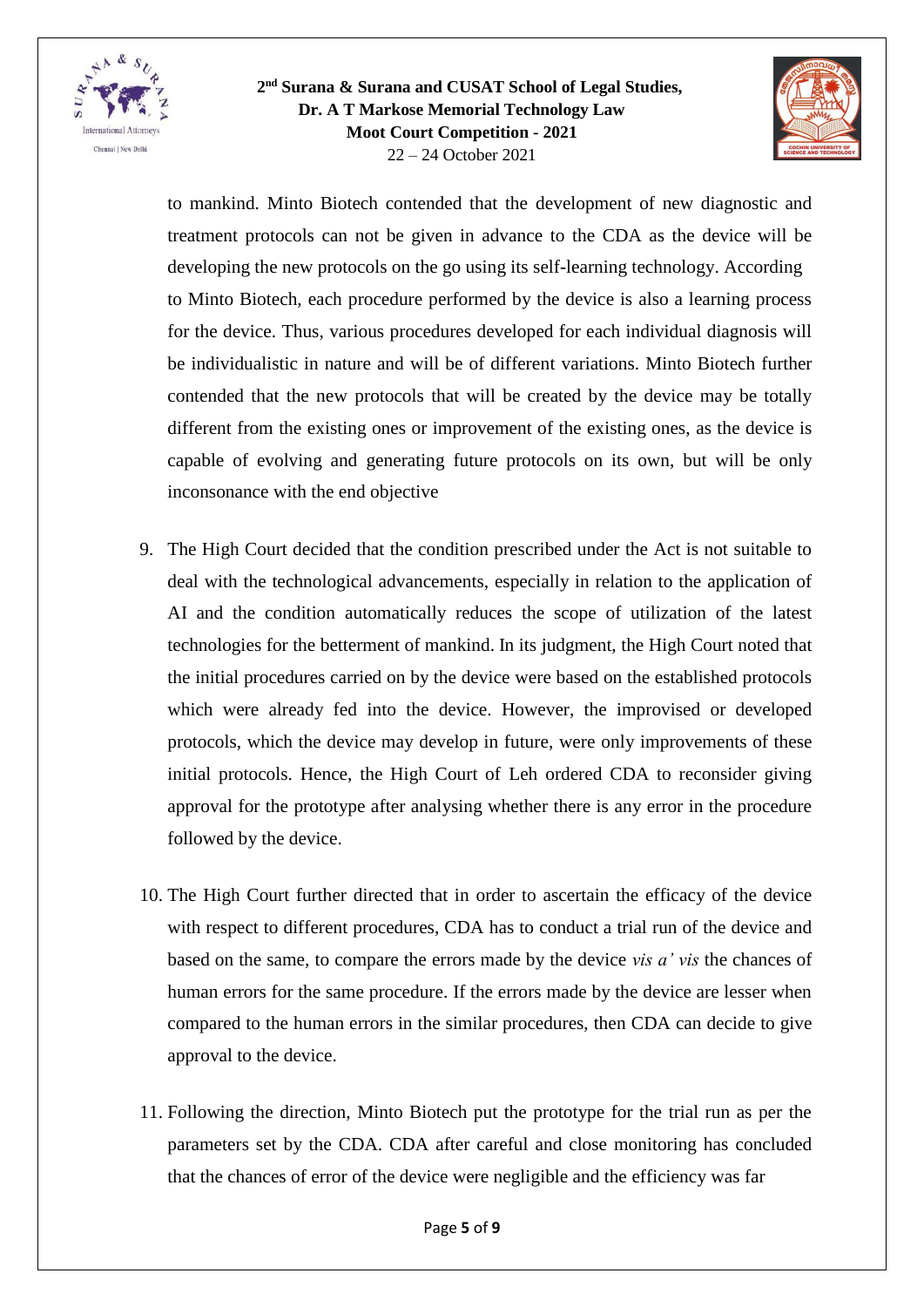



superior than that of the similar procedure performed by even experienced doctors. Thus, based on these findings, and in consonance with the order of High Court of Leh, CDA gave approval for Dr.AI.

- 12. On the basis of the approval given by the CDA, various hospitals which were part of the joint venture, installed the device in their facilities. Certain hospitals which belonged to other countries also gave approval to the technology in their domestic jurisdiction straightaway, as it was approved by the CDA. Thus, by the end of 2020, the device was installed in various hospitals in various countries across the globe. However, there were other countries that mandated independent approval by their own regulatory authorities. Hospitals in such jurisdictions made arrangements in the hospitals within Samantica whereby they were willing to share their facilities which could be used after transferring the patients to Samantica.
- 13. All Dr.AI devices around the world were centrally linked to a master system which collated all the procedures done by the devices throughout the world and used the data therein for improving the already fed procedures by using Artificial Intelligence to evolve the new procedures by the device. The learning curve of the system was exponential as a result of analysing the diagnostic procedures and the large number of complicated invasive procedures performed with the assistance of the device and the derivative information gathered from that. The efficiency of the device could be explained in simple language as similar to a team of specialists performing diagnosis procedures and a team of expert surgeons performing multiple surgeries simultaneously. The device was automatically getting upgraded with newer protocols and procedures which it was learning through Artificial Intelligence acquired through the feed of the diagnostic procedures and surgeries performed.
- 14. However, within a very short span of time, the technical team of Minto Biotech was incapable of identifying the amount of self-learning done by the device even with the help of experts in the medical field and they were unable to predict or even think of what the device would be doing during the next diagnostic and invasive procedures. In short, Minto Biotech has lost its control over the procedures and protocols followed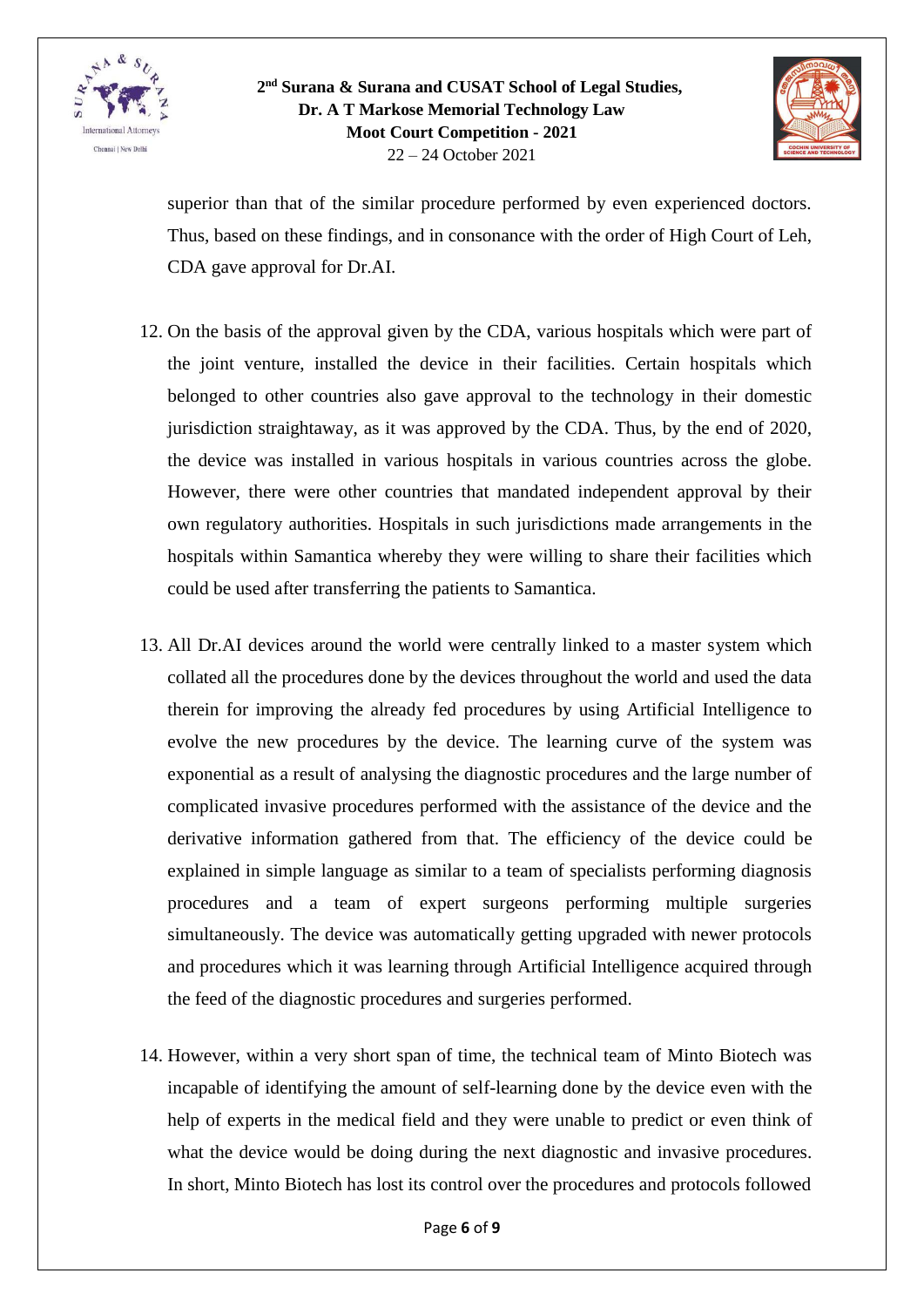



by the device. This was the position of all the hospitals which implemented the device.

- 15. The medical fraternity across the globe noticed that though the device was highly efficient, the newly developed protocols were against many of the already laid down protocols. At times, device self-made protocols were also even contradictory to the established protocols which the device was fed with during the application process for approval. The deep learning algorithm of the device was not only improving itself by devising new protocols, but also evolving *de novo* by negating the techniques that were fed to it initially.
- 16. Irrespective of all the issues, the success rate of the device was so high so that it was impossible to find any errors in the process *vis a' vis* that of the end result. However, Dr. Perfect, Head of the Department of Cardiology, Lifefine Multi Specialty Hospital, city of Alpaca, who was also a part of the team of experts involved in the development of the device, was worried about the total dependence on the device, which was not at all in the control of Minto Biotech nor the doctors involved therein. Dr.Perfect expressed his concerns during the Annual Conclave of Cardiologists which took place from  $17<sup>th</sup>$  to  $20<sup>th</sup>$  of January, 2021. A few cardiologists led by Dr. Perfect, under the name Society of Cardiologist of Samantica (hereinafter referred to as SCS), made a representation to CDA to cancel the approval and license given to the device.
- 17. SCS also requested to CDA to prevent the use of the technology driven automated devices on the ground that the initially fed protocols which were the basis of the approval by CDA is no more followed by the device. SCS expressed its concern that the approval process itself was vitiated and the direction of the court in its spirit was floated as the device is working on the protocols created by itself, and requested CDA to cancel the approval given to the device. SCS also observed that, the purpose for which Dr.AI was created initially has been altered by the product itself and no one has the control over what will be done by the device in the next procedure. They were of the opinion that it would be "shocking to accept the fact that the way in which the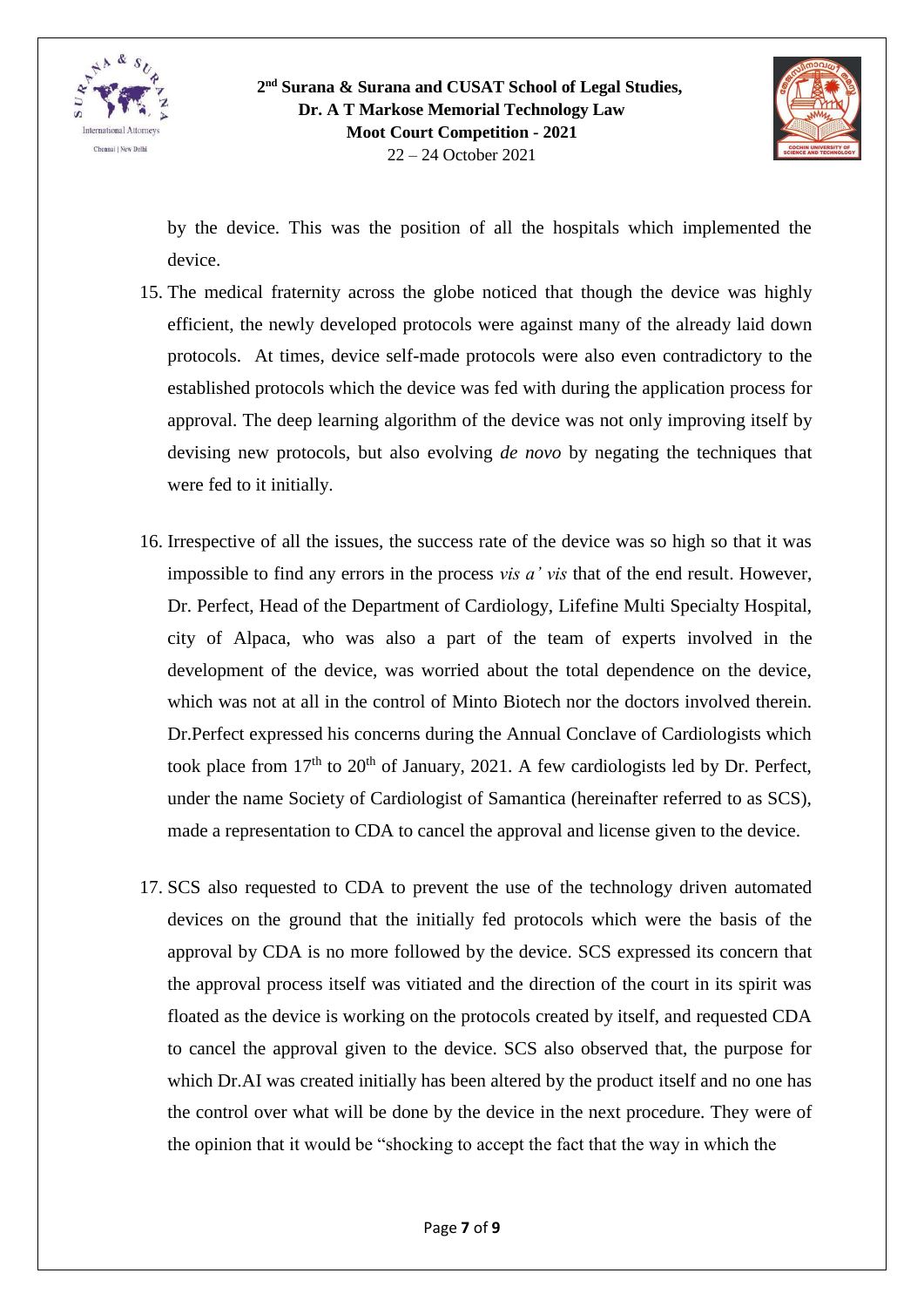



device is unlearning the old information fed to it and developing new algorithms would be disastrous to the healthcare sector".

- 18. Meanwhile, CDA was alerted about the present dilemma which is faced by the device, by various professional bodies including Samantican Medical Association (hereinafter referred to as SMA). Medical practitioners and surgeons who were also experienced in automated medical devices also expressed their concern regarding the same. Taking note of this, CDA issued an order on  $18<sup>th</sup>$  February, 2021 to stop using the device immediately in all hospital facilities, until further orders, within the territorial limits of Samantica.
- 19. Aggrieved by this order, Minto Biotech approached the Supreme Court of Samantica *via* Writ Petition contending that the action taken by the CDA is violative of the provisions of the Act as well as against the principles of natural justice. Minto Biotech also contended that the CDA had already given approval after analysing the efficiency of the device and only after fully convinced that the device is far way more efficient than the diagnostics and medical procedures performed even by the most experienced medical practitioners and surgeons. Minto Biotech further contended that they have invested huge amount in the research and development of the device. On the same day of the CDA's order to stop using Dr.AI at the hospitals, the value of Minto Biotech Pharmaceuticals Inc. and its subsidiaries has gone down drastically in the Stock Markets. License given by various countries to operate Dr.AI in their respective jurisdictions solely on the ground that it was approved in Samantica by CDA, was also at stake because of the new order given by CDA.
- 20. Since it was a matter which required urgent disposition, the Supreme Court of Samantica decided to hear the matter and issued notice to all the parties concerned. As an independent medical body, Supreme Court also issued notice to SMA to give their professional expert opinion regarding the subject matter. The questions related to the *locus standi* of the parties and maintainability has been decided and the Supreme Court posted to hear the matter on --/10/2021.